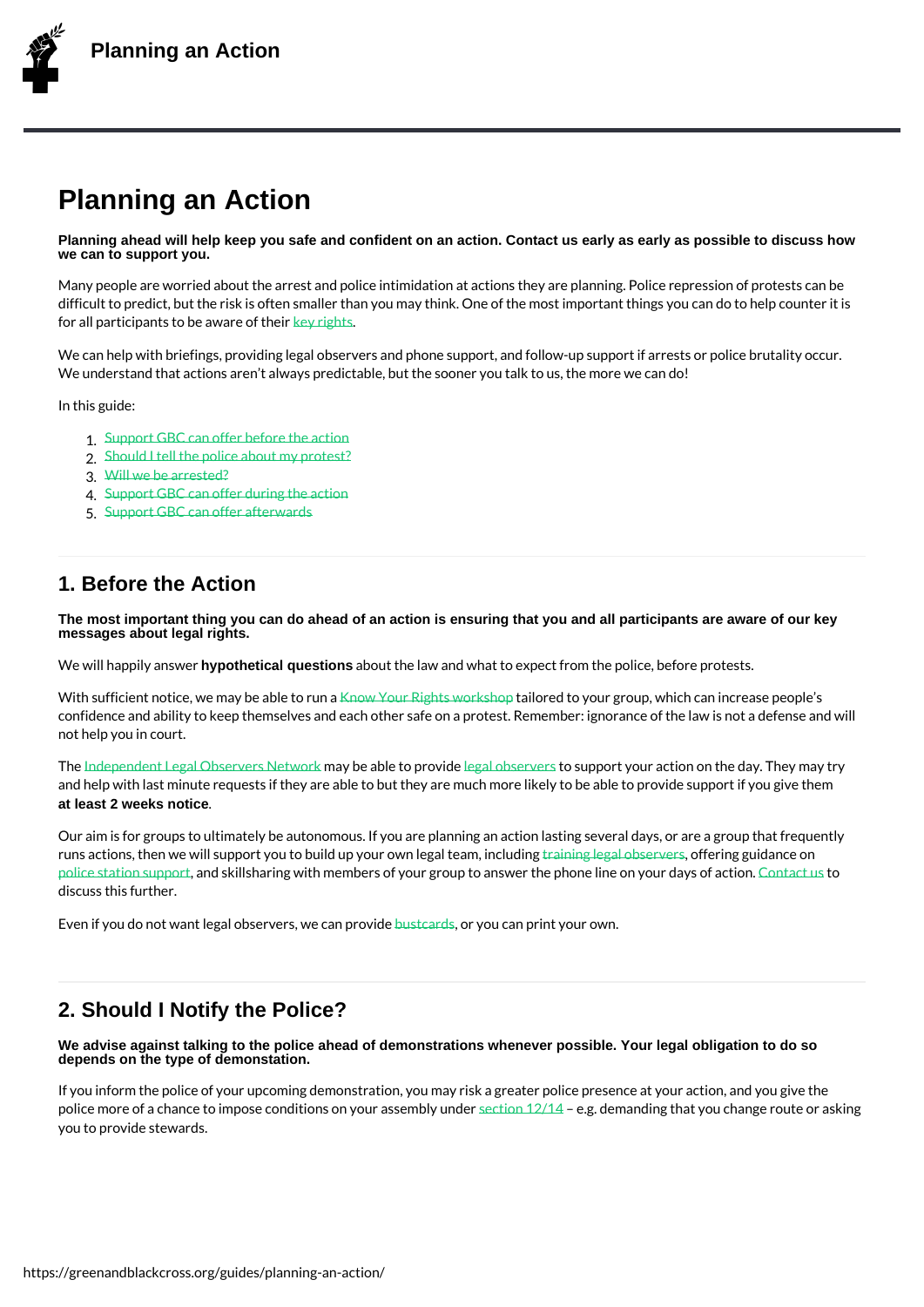Talking to the police ahead of an action also risks you being singled out as an organise your details, and potentially those of other people involved. Occasionally, the police init organisers, ahead of demonstrations. If this haNppe2nosm, mwenen bandNi**s,e** eysotwidas.ness.wasemid\_foofm us the use of this tactic.

#### Static demonstration

You have no legal obligation to notify the police of a 'public assembly' and [we strongly ad](/guides/key-advice/)vise against doing s[o.](/contact/)

If your protest is staying in one place e.g. a static demonstration at a set location, a d notify the police.

#### March

There is a legal obligation to notify police of a planned march, although people often choose not to do so.

Communicating with the police ahead of an action can be problematic, as discussed abov organise a march or procession y oGudemanudayts gottice the wproitioneg. This applies if the march/proce intended to show support for or opposition to the views or actions of any group; publicise commemorate an event. The law does not state a minimum number of participants even :

The law relates specoirgiaciaelly ot fo the eprotest individual participants do not have to check w been notified.

In practice, it has proved very difficult fo**organesepole consect organised of the prove** levels obvious from names on Facebook events or emails non-hieerannonhaceultyh is toirsgaumics leedar legally who (if anyone) is obliged to notify the police.

Advance notice does not need to be given where it is not reasonably practical to do so, i notice.

Many people choose not to notify the police of their planned march. We are aware of only last 16 years, both of which were dropped. Regardless of whether or not you have notifie remains legal and protected by articles 10 and 11 of the Human Rights Act.

If you are trying to decide whether or not to talk the flow the boow liber beachead of an action

### 3. Will we be Arrested?

You cannot completely prevent arrest, but you can take steps to protect yourselves if it does happen.

Many people contact us wanting to know whether the action they are planning is likely to answer: a knowledge *ant* scommando at pracntebsets helpful, but is not a definite guide, as the police and then decide the charges later. Reassuringly, the risk of the arrest iant traworleth outs thie act you want to discuss a possible adstein. Albrid beling and the tip and the feel more confident.

You will often get s[ome warning](/guides/laws/) before arrests occur: either direct warnings, or a change responds to this will depend on the risks you are prepared to take: [it may](https://greenandblackcross.org/contact/) be helpful to d

It is really helpful to plan in ad[vance h](https://greenandblackcross.org/guides/key-advice/)ow police gsnowipolocoistulm, dependent in supporte available to meet arrestees at stations makes a huge difference.